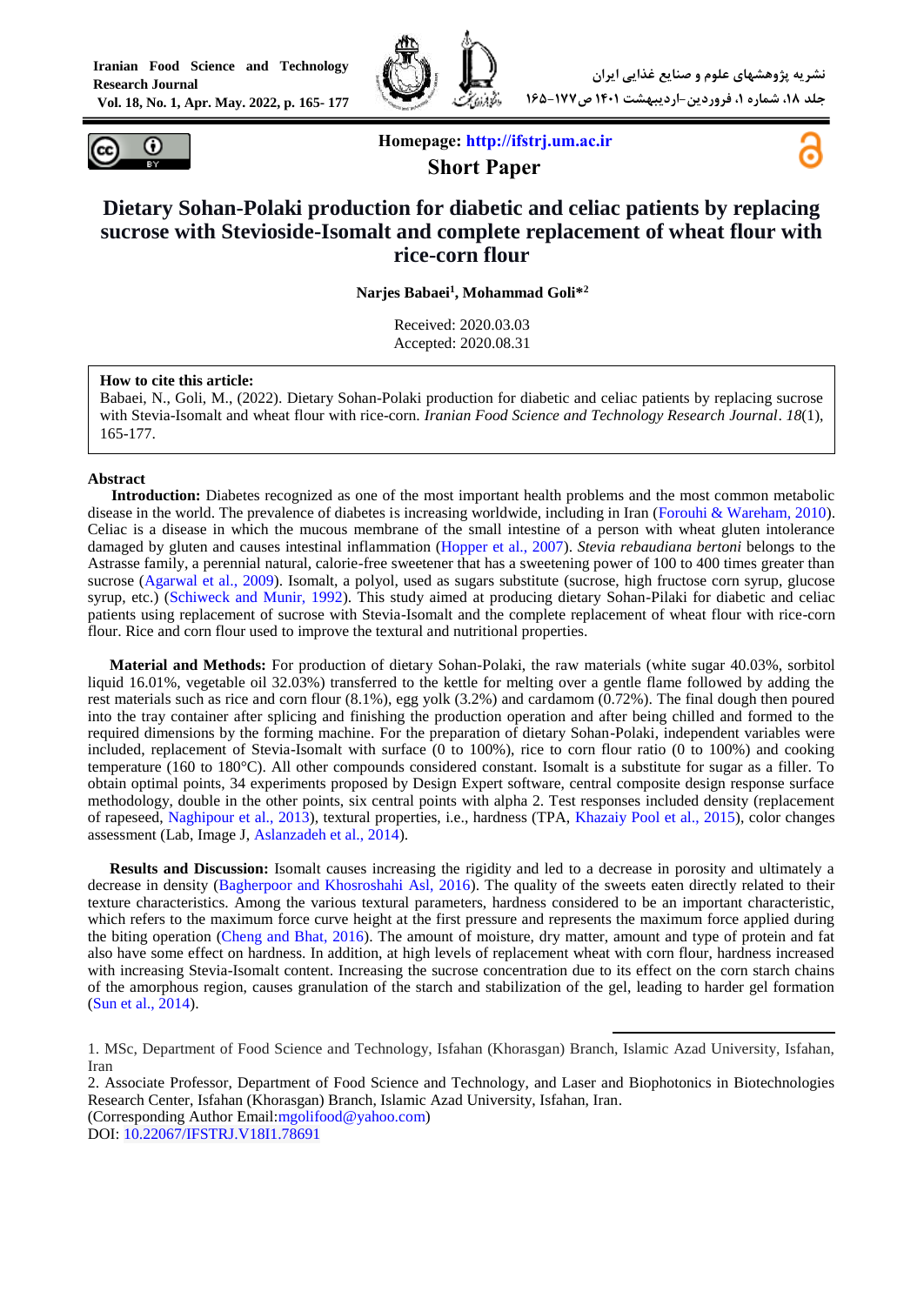Discoloration caused by caramelization and non-enzymatic browning reactions due to rising temperatures. As the temperature increases, the oxidation of the fats becomes more intense, which in turn has a significant effect on the color of the dyes studied [\(Ghandehari Yazdi et al., 2018\)](#page-12-6). Since non-sucrose sweeteners play an important role in lightness changes, they are also associated with caramelization and the Millard reaction (non-enzymatic browning) between reducing sugars and amino acids. Sucrose (non-reducing sugar) at high temperatures converted to glucose and fructose (reducing sugars). Thus, if the amount of sucrose reduced, the color intensification is weaker due to the lower formation of the products from the reaction of Millard [\(Gonzalez-Mateo et al., 2009\)](#page-12-7).

Overall, according to the type of flour consumed in the Sohan-Polaki formulation, the two final optimal formulas, i.e., optimal formula 1, including sucrose replacement with Stevia-Isomalt 24%, the ratio of rice to corn flour 0.99 and cooking temperature of 166 $^{\circ}$ C (With a density of 1.37 g/cm<sup>3</sup>, the hardness of 1.85 N and color changes compared to the control 3.66) and optimal formula 2, including sucrose replacement with Stevia-Isomalt 24%, the ratio of rice to corn flour 0.02, and cooking temperature of 180 $^{\circ}$ C (with a density of 1.23 g / cm3, the hardness of 2.07 N and color changes compared to the control of 10.16) were introduced as the best treatments.

**Keywords:** Sohan-Polaki, Low-calorie, gluten-free, Textural properties, Optimizing, Response surface methodology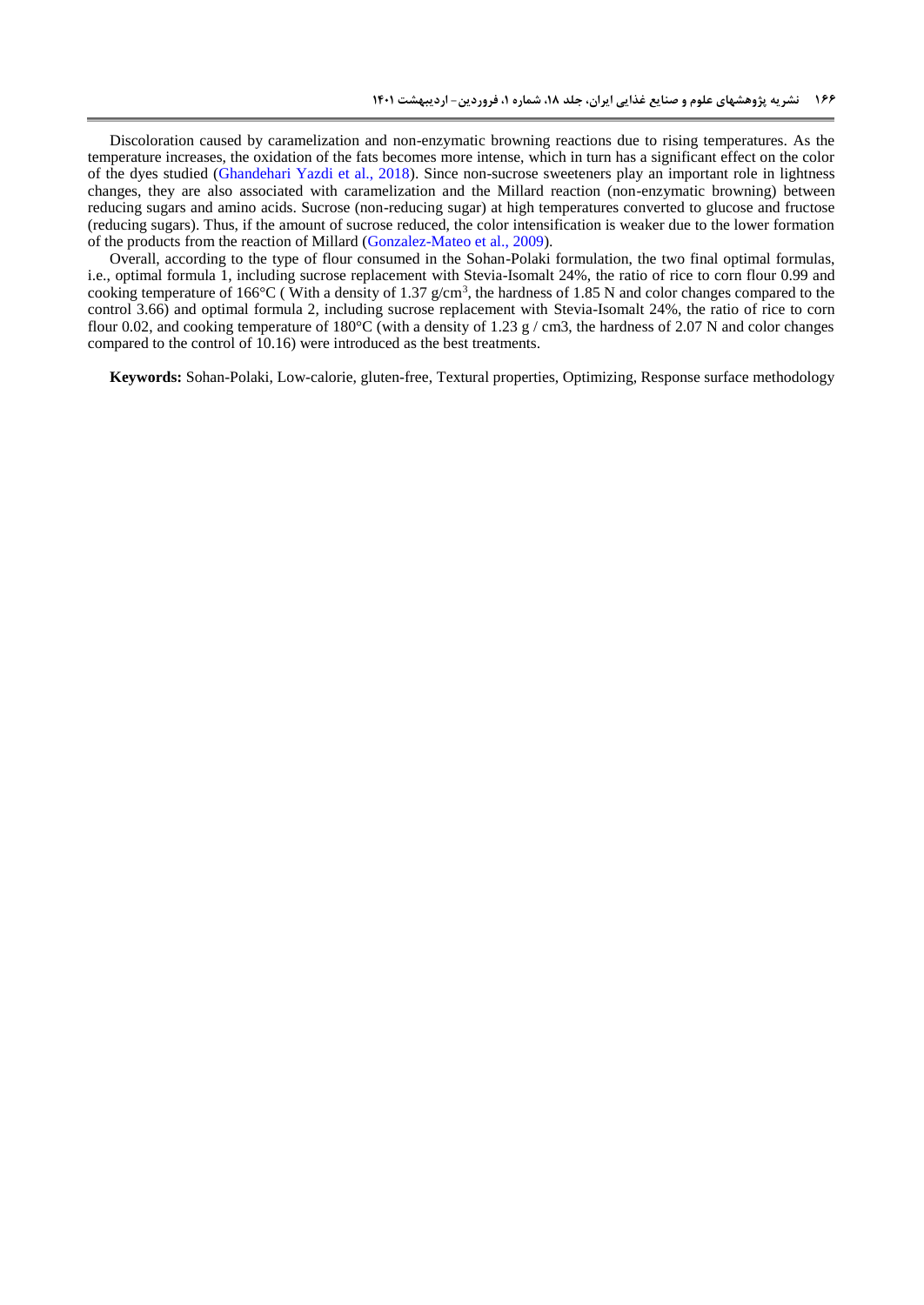

**مقاله کوتاه علمی-پژوهشی**

# **تولید سوهان پولکی رژیمی برای بیماران سلیاکی و دیابتی با جایگزینی شکر با استویا-ایزومالت و جایگزینی کامل آرد گندم با آرد برنج- ذرت**

**- محمد گلی <sup>1</sup> نرگس بابایی \*2**

تاریخ دریافت: 3131/31/31 تاریخ پذیرش: 3133/10/31

#### **چکیده**

مصرف زیاد سوهان بهدلیل کالری باال منجر به بروز مشکالتی نظیر چاقی و دیابت میشود. سلیاک یک اختالل خودایمنی بوده که بیمار در معرض عدم تحمل دائمی به گلوتن است و تنها درمان مؤثر، استفاده از رژیم غذایی بدون گلوتن است. هدف از انجام این تحقیق، تولید سوهان رژیمی کمکالری )جایگزینی شکر با استویا– ایزومالت) فاقد گلوتن (جایگزینی کامل آرد گندم با آرد برنج و ذرت) بود. تأثیر جایگزینی شکر با استویا–ایزومالت (صفر، ۲۵، ۵۰، ۲۰۰٪)، نسبت آرد برنج به ذرت (صفر، ۰/۲۵، ۰/۵۰، ۱/۵٪ ، ۱/۵، ۱۶۵، ۱۶۰، ۱۷۵، ۱۷۵، ۱۸۰درجه سانتیگراد) بر دانسیته، سختی بافت و تغییرات رنگ نمونههای سوهان رژیمی مورد ارزیابی قرار گرفت. مدلسازی و بهینهسازی به روش آماری سطح پاسخ و طرح مرکب مرکزی و 6 نقطه مرکزی و دو تکرار در سایر نقاط با استفاده از نرمافزار دیزاین اکسپرت صورت گرفت. نتایج نشان داد افزایش درصد جایگزینی شکر با استویا- ایزومالت موجب کاهش دانسیته گردید. دانسیته تحت تاثیر فاکتور نسبت آرد برنج به آرد ذرت و دمای پخت قرار نگرفت. در نسبتهای پایین و باالی آرد برنج به ذرت فرموالسیون، با افزایش جایگزینی شکر با استویا- ایزومالت و یا افزایش دمای پخت، سختی بهترتیب افزایش و کاهش یافت. درصد جایگزینی استویا با شکر و نسبت آرد برنج به ذرت اثر معنیداری بر تغییرات رنگ نداشت، و با افزایش دمای پخت تغییرات رنگ افزایش یافت. د در مجموع با توجه به نوع آرد مصرفی غالب در فرموالسیون دو فرمول بهینه نهایی شامل سوهان کم کالری با فرمول شماره یک شامل: 52 درصد جایگزینی شکر با استویا-ایزومالت، 5/99 نسبت آرد برنج به ذرت و دمای 066 درجه سانتیگراد (با میزان دانسیته ۱/۳۷ گرم بر سانتیمتر مکعب، سختی ۱/۸۵ نیوتن و تغییرات رنگ نسبت به شاهد ۳/۶۶) و فرمول شماره دو شامل: ۲۴ درصد جایگزینی شکر با استویا- ایزومالت، 5/55 نسبت آرد برنج به ذرت و دمای 085 درجه سانتیگراد )با میزان دانسیته 0/57 گرم بر سانتیمتر مکعب، سختی 5/55 نیوتن و تغییرات رنگ نسبت به شاهد 05/06( بهعنوان بهترین تیمارها معرفی گردید.

**واژههای کلیدی:** سوهان پولکی، کمکالری، بدون گلوتن، خواص بافتی، بهینهسازی، روش سطح پاسخ

#### **مقدمه**

دیابت از جمله بیماری های متابولیک است و یک اختالل چند عاملی است که با افزایش مزمن قند خون )میزان قند خون ناشتا بین 055 تا 052 نشانگر دیابت پنهان و 056 یا بیشتر بیانگر کامل دیابت( مشخص میشود و ناشی از اختالل در ترشح انسولین، یا عملکرد انسولین و یا هر دوی آنها است. دیابت بهعنوان یکی از مهمترین مشکالت سالمتی و شایعترین بیماری متابولیک در جهان شناخته میشود. شیوع دیابت در جهان و از جمله در ایران رو به افزایش است

<u>.</u>

)[2010 ,Wareham &Forouhi](#page-12-0)). استفاده از قندهای مصنوعی یا قندهای رژیمی )شامل سوکرالوز، ساخارین، آسپارتام، استویا، آسه سولفام پتاسیم و قندهای الکلی) که به آنها جایگزینهای قند نیز گفته میشود میتواند کربوهیدرات دریافتی را کاهش داده و به کاهش قند خون و کاهش وزن کمک کند.

استویا، با نـام علمـی *Bertoni rebaudiana Stevia* متعلـق بـه خانواده آستراسه، یک گیاه چندساله و شیرینکننده طبیعی و بدون کالری است که قدرت شیرین کنندگی آن ۱۰۰ تا ۴۰۰ برابر بیش تر از شکر است. برگهای این گیاه حاوی مقدار زیادی ترکیبات شیرین گلیکوزیدی است که بدون کالری هستند. تاثیر استویا بر روی قند خون بسیار ناچیز است. از استویا می توان روزانه حداکثر 2 میلیگرم به ازای هر کیلوگرم وزن بدن استفاده کرد [\)](#page-11-0) *.*,*al et* [Agarwal](#page-11-0) [2009](#page-11-0)(. ایزومالت تنها جایگزین قند است که بهطور انحصاری از ساکارز ساخته شده است. فرآیند تولید آن حاصل دو مرحله شامل

<sup>-0</sup> دانشآموخته کارشناسی ارشد گروه علوم و صنایع غذایی، واحد اصفهان )خوراسگان(، دانشگاه آزاد اسالمی، اصفهان، ایران.

<sup>-5</sup> دانشیار، گروه علوم و صنایع غذایی و مرکز تحقیقات لیزر و بیوفوتونیک در فناوریهای زیستی، واحد اصفهان (خوراسگان)، دانشگاه آزاد اسلامی، اصفهان، ایران. )\* ایمیل نویسنده مسئول: com.yahoo@mgolifood) DOI[:](https://dx.doi.org/10.22067/ifstrj.v18i1.78691) [10.22067/IFSTRJ.V18I1.78691](https://dx.doi.org/10.22067/ifstrj.v18i1.78691)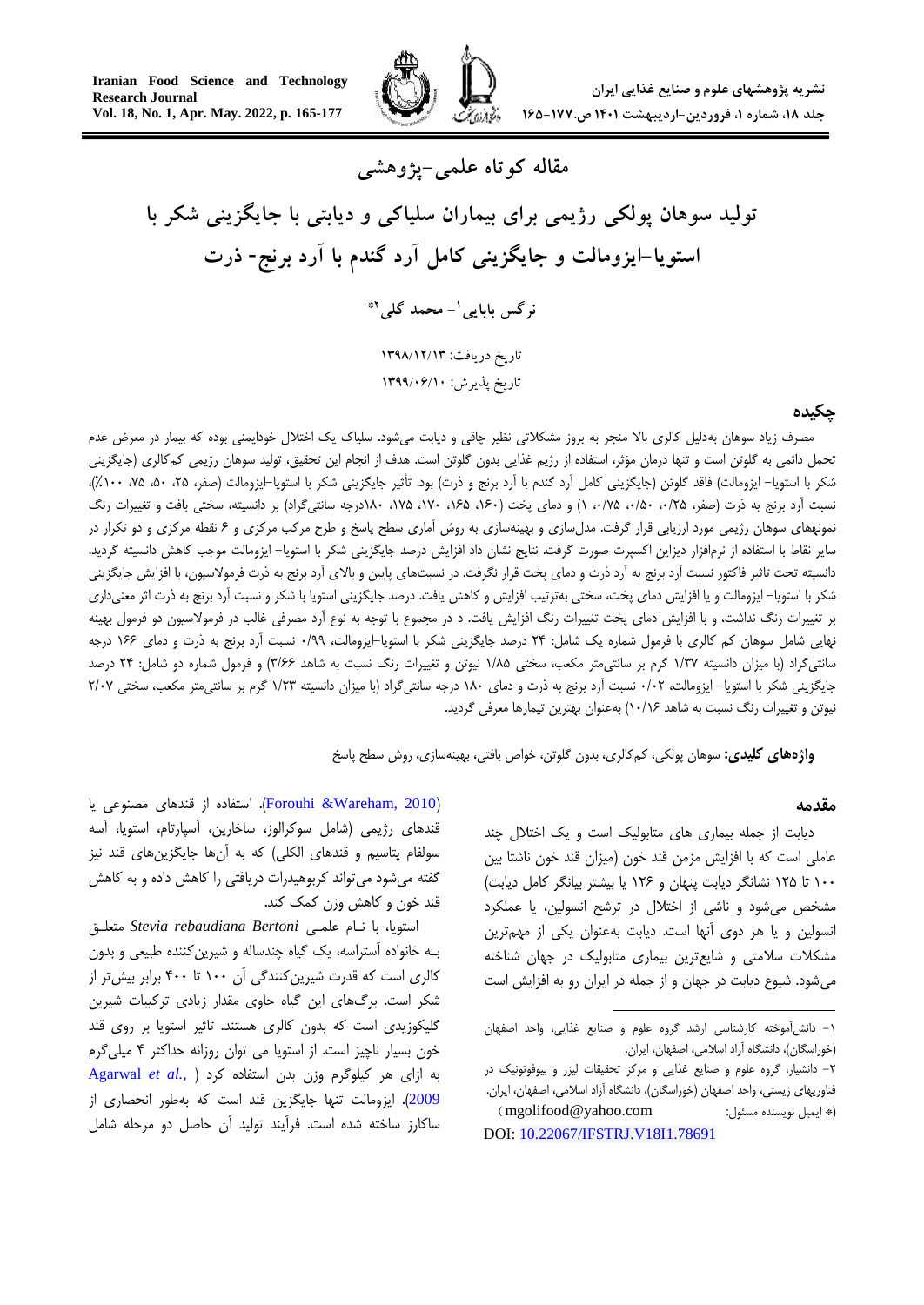تبدیل آنزیمی )تبدیل ساکارز به ایزومالتوز( و به دنبال آن هیدروژناسیون (تبدیل ایزومالتوز به ایزومالت) است. ایزومالت، یک پلیال است که از قند ساخته شده است و بهعنوان جایگزینی برای قندها (ساکارز، شربت ذرت با فروکتوز بالا، شربت گلوکز و غیره) میتواند مورد استفاده قرار گیرد (Schiweck and Munir, 1992).

سلیاک بیماری است که در آن غشاء مخاطی روده کوچک فرد مبتال به عدم تحمل گلوتن، توسط گلوتن )گندم، جو و چاودار و محصولات فرموله شده با این غلات) آسیب دیده و سبب التهاب روده میگردد. زمانیکه بیماران مبتال به سلیاک غذاهای حاوی گلوتن مصرف میکنند سیستم ایمنی بدن آنها پاسخی را به صورت تخریب بافت روده کوچک منعکس میکند. این تخریب بهخصوص در پرزهای انگشتانهای روده که نقش جذب مواد مغذی را دارند، بروز مینماید. در پی آسیب دیدن پرزهای روده، جذب مواد مغذی غذاها با مشکل مواجه میشود. سلیاک در بزرگساالن باعث کاهش وزن، اسهال، ضعف، تحریکپذیری و درد شکمی، کمخونی، خستگی، نفخ و پوکی استخوان و در کودکان، نشانههای سوء تغذیه از جمله اختالل رشد، میتواند رخ دهد. لذا این بیماران باید به شدت از مصرف مواد غذایی حاوی آرد گندم، جو و چاودار پرهیز نمایند و بهجای آن از ترکیباتی مانند آرد کامل ذرت و برنج استفاده نمایند )2007 .,*al et* [Hopper](#page-12-1)).

نشاسته آرد ذرت )52 درصد آمیلوز و 52 درصد آمیلوپکتین( و نشاسته آرد برنج (٢٠ درصد آمیلوز و ٨٠ درصد آمیلوپکتین) بهعنوان عامل قوامدهنده، ایجادکننده ژل، حجیمکننده و نگهدارنده آب در مواد غذایی که به ویسکوزیته و بافت خاصی نیاز دارند، مورد استفاده قرار گیرد. نشاسته دارای فواید فیزیولوژیکی مشابه فیبرهای رژیمی محلول بوده و تولید اسیدهای چرب کوتاه زنجیر را افزایش داده و میتواند سالمت کولون را بهبود بخشیده و میتواند بهعنوان بستری برای رشد میکروارگانیسمهای پروبیوتیک عمل کند. موادغذایی حاوی نشاسته دارای شاخص گالیسمی پایینی بوده و در کاهش سطح گلیسیرید و کلسترول پالسما و افزایش جذب مواد معدنی در اولئوم نیز تاثیرگذار ; [Brown, 1996;](#page-11-4) [Ferguson et](#page-12-9) [Lopez](#page-12-8) *et al*., 2001( میباشند .)[al., 2000](#page-12-9)

اجزای اصلی سوهان شامل آرد گندم، شکر، مالت، روغن )روغن نباتی، کره، و روغن) و آب است و مشتقات افزودنی آن ممکن است پسته، زعفران، بادام، هل و دارچین باشد )2014 *.*,*al et* [Mashak](#page-12-10)). تاکنون تاثیر جایگزینی هل با دارچین، جایگزینی کره گیاهی با کره حیوانی و دمای پخت بر خواص فیزیکوشیمیایی سوهان پولکی )[2020 ,Goli and Akhondi](#page-11-5) )و تأثیر جایگزینی شربت ذرت با فروکتوز بالا به جای ساکارز بر خصوصیات سوهان ( Shamsaei and [2017 ,Nouri](#page-12-11)) مورد بررسی قرار گرفته شده است.

غنیسازی محصوالت غذایی ابزار مهمی جهت جلوگیری از کمبودهای تغذیهای خاص می باشد و از بیماریهای مزمن جلوگیری

مینماید. همچنین شناسایی و تولید فاکتورهای غنیکننده میتواند سبب تولید محصوالت با کیفیت باال شود )201 .,*al et* [Bialek5](#page-11-6)). در این پژوهش قصد داریم با استفاده از جایگزینی شکر با استویا- ایزومالت و جایگزینی کامل آرد گندم با آرد برنج و ذرت، سوهان پولکی با قند پایین برای افراد دیابتی و بدون گلوتن برای بیماران سلیاکی تولید کنیم. آرد برنج و ذرت نیز بهمنظور بهبود ویژگیهای بافتی و تغذیهای استفاده گردید.

## **مواد و روشها**

مواد مورد استفاده در فرموالسیون سوهان پولکی شامل شکر سفید 25/57 درصد، سوربیتول مایع 06/50 درصد، کره گیاهی 75/57 درصد، مجموع آرد برنج و ذرت 8/50 درصد، زرده تخممرغ 7/5 درصد و هل 5/55 درصد بود که از شرکت سالمت گستران آرایان فراهم گردید. کلیه مواد آزمایشگاهی مورد استفاده در این پژوهش، با خلوص باال از شرکت مرک آلمان تهیه شد.

## **روش تهیه سوهان پولکی**

آمادهسازی سوهان پولکی به کمک شرکت دانش بنیان سالمت گستران آرایان طراحی و انجام گردید. بهمنظور تهیه سوهان پولکی ابتدا مواد اولیه به پاتیل جهت ذوب شدن منتقل شد و با شعله مالیم حرارت داده شد و سپس افزودنیهایی مانند مجموع آرد برنج و ذرت، زرده تخممرغ و هل اضافه گردید. خمیر نهایی پس از نخگیری و تعیین اتمام عملیات تولید، به درون ظرف سینی ریخته شد و پس از سرد شدن چانهگیری شده و به ابعاد الزم توسط دستگاه فرمدهنده برش خورد. برای تهیه سوهان پولکی رژیمی، متغیرهای مستقل شامل جایگزینی شکر با استویا- ایزومالت در سطوح )صفر تا ۱۰۰درصد)، نسبت آرد برنج به ذرت در سطوح (صفر تا ۱۰۰ درصد) و دمای پخت محصول در سطوح )065 تا 085 درجه سانتیگراد( انتخاب شدند (جدول ۱)، و بقیه ترکیبات ثابت در نظر گرفته شد. از ایزومالت بهعنوان ماده پرکننده و جایگزین شکر حذف شده برای تامین خصوصیاتی مانند ایجاد قوام، شیشهای بودن و سایر خصوصیات ساختاری سوهان پولکی استفاده شد.

## **آزمونهای فیزیکی و رنگی**

ویژگیهای بافتی (آنالیز پروفایل بافت) شامل سفتی و سختی به روش Khazaiy Pool و همکاران (۲۰۱۵) و دانستیه نمونههای سوهان با کمک روش جابهجایی دانههای کلزا مطابق با روش  [Naghipour](#page-12-3) و همکاران )5507( تعیین شد. پارامترهای رنگی شامل  $\rm{L}^*$  و  $\rm{L}^*$  در برنامه  $\rm{Image}$  بدست آمد و در نهایت برای استاندارد کردن پارامترهای مربوط از کارتهای استاندارد استفاده گردید. \* شاخص های رنگی بیانگر L میزان روشنایی و دامنه آن از صفر تا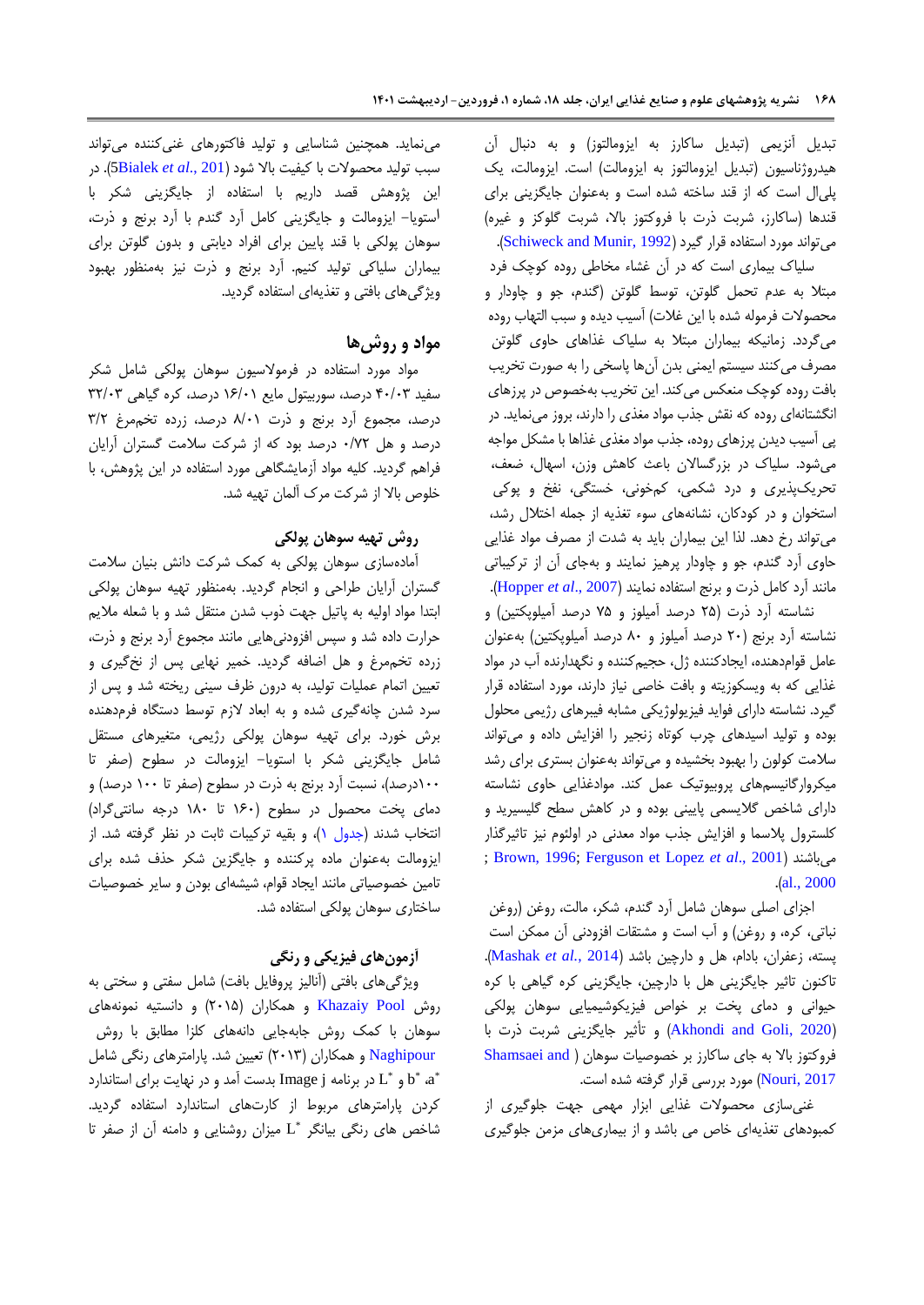.)[Aslanzadeh](#page-11-1) *et al*., 2014( بود متغیر

<span id="page-4-1"></span><span id="page-4-0"></span> $\mathrm{b}^*$  متغیر،  $\mathrm{a}^*$  بیانگر قرمزی $-$  سبزی (+:قرمزی و  $-$ سبزی) و  $\mathrm{b}^*$ بیانگر شاخص زرد-آبی (+: زرد و -: آبی) با دامنه ١٢٠- تا ١٢٠+

| <b>Independent parameters</b><br>یارامترهای مستقل | Factor<br>فاكتور | Cods and dependent levels<br>کد و سطح مربوطه |      |          |      |          |
|---------------------------------------------------|------------------|----------------------------------------------|------|----------|------|----------|
|                                                   |                  | $+ \alpha$                                   | $+1$ | $\bf{0}$ | -1   | $a-$     |
| (2) Sucrose replacement with Stevioside-Isomalt*  | A                |                                              |      |          |      |          |
| جايگزيني استويا- ايزومالت با شكر(٪)               |                  | 100                                          | 75   | 50       | 25   | $\Omega$ |
| Rice to corn flour ratio                          | B                |                                              |      |          |      |          |
| نسبت أرد برنج به ذرت                              |                  |                                              | 0.75 | 0.50     | 0.25 | $\Omega$ |
| (Product cooking temperature (degrees Celsius)    | C                |                                              |      |          |      |          |
| دمای پخت محصول (درجه سلیسیوس)                     |                  | 180                                          | 175  | 170      | 165  | 160      |

**جدول -1 متغیرهای مستقل فرآیند و سطوح اندازهگیری آنها**

## \* با توجه به شیرینی سیصد برابری استویوزید نسبت به شکر، تفاوت وزن استویوزید مصرفی و شکر حذف شده در تمامی تیمارها از ایزومالت بهعنوان فیلر یا پرکن برای تامین خصوصیاتی مانند ایجاد قوام، شیشهای بودن و سایر خصوصیات ساختاری سوهان استفاده شد.

\* Due to the three hundred times sweetness of stevioside compared to sucrose, the difference between the weight of consumed stevioside and sucrose removed in all treatments, Isomalt was used as a filler to provide properties such as consistency, glassiness and other structural properties of the dietary Sohan-Polaki.

**جدول -2 تیمارهای پیشنهادی توسط نرم افزار دیزاین اکسپرت با استفاده از روش سطح پاسخ Table 2- Recommended treatments by Design Expert software using the response surface methodology**

| <b>Row</b>   | A            | B            | $\mathbf C$      | Row | A            | B              | $\mathbf C$      |
|--------------|--------------|--------------|------------------|-----|--------------|----------------|------------------|
|              | $(\%)$       | $(-)$        | degrees Celsius) |     | $(\%)$       | $(-)$          | degrees Celsius) |
| 1            | 25           | 0.25         | 175              | 18  | 75           | 0.25           | 175              |
| $\mathbf{2}$ | 50           | 0.50         | 180              | 19  | 100          | 0.50           | 170              |
| 3            | 100          | 0.50         | 170              | 20  | 75           | 0.75           | 175              |
| 4            | 50           | 0.50         | 170              | 21  | 50           |                | 170              |
| 5            | 25           | 0.75         | 165              | 22  | 25           | 0.75           | 165              |
| 6            | 50           | 1            | 170              | 23  | 75           | 0.25           | 165              |
| 7            | 50           | 0.50         | 160              | 24  | 50           | 0.50           | 170              |
| 8            | 75           | 0.25         | 175              | 25  | $\mathbf{0}$ | 0.50           | 170              |
| 9            | 50           | $\mathbf{0}$ | 170              | 26  | 50           | 0.50           | 160              |
| 10           | 25           | 0.25         | 165              | 27  | 25           | 0.25           | 175              |
| 11           | 25           | 0.75         | 175              | 28  | 50           | 0.50           | 180              |
| 12           | 50           | 0.50         | 170              | 29  | 50           | $\overline{0}$ | 170              |
| 13           | $\mathbf{0}$ | 0.50         | 170              | 30  | 75           | 0.75           | 165              |
| 14           | 75           | 0.25         | 165              | 31  | 75           | 0.75           | 175              |
| 15           | 25           | 0.25         | 165              | 32  | 25           | 0.75           | 175              |
| 16           | 50           | 0.50         | 170              | 33  | 50           | 0.50           | 170              |
| 17           | 75           | 0.75         | 165              | 34  | 50           | 0.50           | 170              |

\* با توجه به شیرینی سیصد برابری استویوزید نسبت به شکر، تفاوت وزن استویوزید مصرفی و شکر حذف شده در تمامی تیمارها از ایزومالت به عنوان فیلر یا پرکن برای تامین خصوصیاتی مانند ایجاد قوام، شیشه ای بودن و سایر خصوصیات ساختاری سوهان استفاده شد. درصد جایگزینی شکر با استویوزید-ایزومالت (A)، نسبت آرد برنج به ذرت (B) و دمای پخت(C)

\*Due to the three hundred times sweetness of stevioside compared to sucrose, the difference between the weight of consumed stevioside and sucrose removed in all treatments, Isomalt was used as a filler to provide properties such as consistency, glassiness and other structural properties of the dietary Sohan-Polaki. A(Sucrose replacement with Stevioside-Isomalt), B(Rice to corn flour ratio), and C(Cooking temperature).

ذرت (B) و دمای پخت (C) بر متغیرهای وابسته از نرمافزار دیزاین اکسپرت نسخه 9 و روش سطح پاسخ در قالب طرح مرکب مرکزی با شش نقطه مرکزی و دو تکرار در سایر نقاط و آلفای 5 پیشنهاد گردید

**تجزیه و تحلیل آماری دادهها** در این تحقیق بهمنظور بررسی تأثیر متغیرهای مستقل شامل درصد جایگزینی شکر با استویا- ایزومالت )A)، نسبت آرد برنج به آرد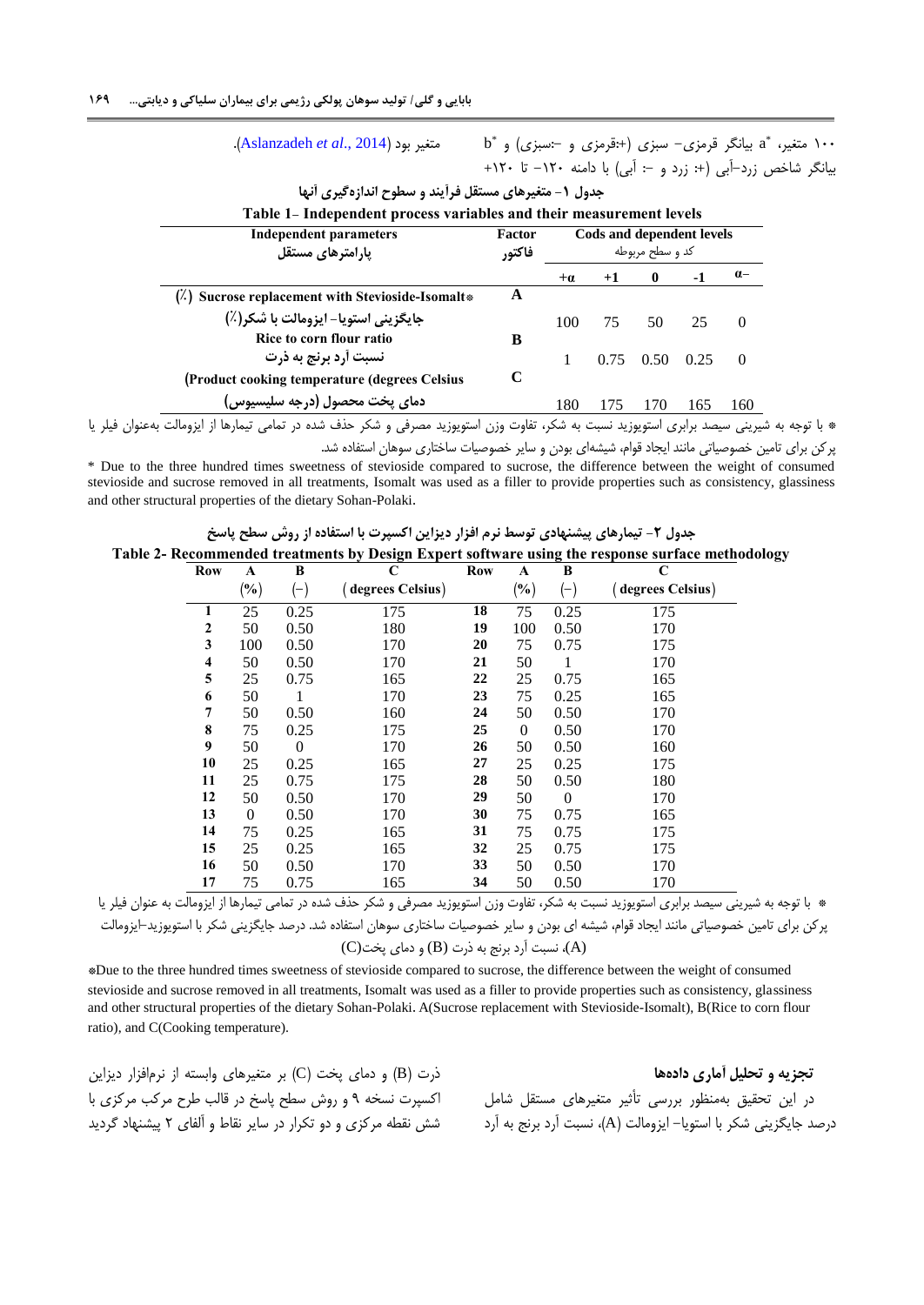<span id="page-5-0"></span>[\)جدول 5\(](#page-4-1). پاسخهای آزمون شامل: شاخصهای بافتی، رنگ و دانسیته بود. کلیه بررسیهای آماری و معنیداری و یا غیرمعنیداری دادهها در سطح اطمینان 92 درصد انجام شد. اطالعات بهدست آمده در این بخش کمک میکند تا تأثیر میزان ماده اولیه را بر ویژگیهای سوهان پولکی رژیمی تولید شده مورد بررسی قرار داده تا بهترین شرایط جهت تولید سوهان رژیمی بهدست آید. جست و جوی شرایط عملیاتی بهینه برای دستیابی به پاسخهای مطلوب مورد نظر با استفاده از تکنیک بهینهیابی عددی انجام شد. در روش سطح پاسخ برای هر متغیر وابسته مدلی تعریف شد )شامل مدل درجه دو برای پاسخ دانسیته و مدل درجه سه برای پاسخهای سختی و تغییرات رنگ( که آثار اصلی و متقابل متغیرهای مستقل )معنیدار بودن در سطح معنیداری بیشتر از ۹۵ درصد به روش رگرسیون مرحله به مرحله) را بر روی هر متغیر وابسته بیان میکند، مدل چندمتغیره بهصورت زیر مے ،باشد.

 $Y=\beta 0+\beta_aA+\beta_bB+\beta_cC+\beta_{aa}A^2+\beta_{bb}B^2+\beta_{cc}C^2+\beta_{ab}AB+\beta_{ac}AC$  $+\beta_{bc}BC$ پس از آنالیز دادهها توسط نرمافزار، مدلی پیشنهاد شد که دارای انحراف استاندارد و مجموع مربعات باقی مانده برآورد شده کم و ضریب همبستگی باال باشد.

# **نتایج و بحث بررسی اثر متغیرهای مستقل بر دانسیته سوهان پولکی رژیمی**

آنالیز واریانس اثرات متغیرهای فرایند در مورد مدل رگرسیونی و دانسیته نشان داد که اثرات خطی در سطح احتمال 99/9 درصد، درجه دوم درصد جایگزینی شکر با استویا- ایزومالت در سطح احتمال 99 درصد معنیدار شد.

| جدول ۳- جداول تجزیه واریانس و معادلات رگرسیون بین خواص بافتی-رنگی و فاکتورهای کد شده                        |
|-------------------------------------------------------------------------------------------------------------|
| Table 3- Tables of analysis of variance and regression equations between texture-color properties and coded |
| footove                                                                                                     |

| Density $(g/cm^3)$                                                                             |                                                                                                  |          | 1actul 5<br>Hardness (N) |                       |          | ΔE             |                       |          |
|------------------------------------------------------------------------------------------------|--------------------------------------------------------------------------------------------------|----------|--------------------------|-----------------------|----------|----------------|-----------------------|----------|
| <b>Source</b>                                                                                  | Mean<br><b>Square</b>                                                                            | p-value  | <b>Sourc</b><br>e        | Mean<br><b>Square</b> | p-value  | <b>Source</b>  | Mean<br><b>Square</b> | p-value  |
| <b>Model</b>                                                                                   | 0.86                                                                                             | < 0.0001 | Model                    | 0.91                  | < 0.0001 | Model          | 107.64                | < 0.0001 |
| ABC                                                                                            | 0.86                                                                                             | < 0.0001 | A                        | 1.32                  | < 0.0001 | C              | 37.99                 | 0.0234   |
|                                                                                                |                                                                                                  |          | $A^2$                    | 0.52                  | 0.003    | AB             | 29.79                 | 0.0423   |
|                                                                                                |                                                                                                  |          |                          |                       |          | AC             | 163.62                | < 0.0001 |
|                                                                                                |                                                                                                  |          |                          |                       |          | $C^{\wedge}2$  | 59.41                 | 0.0059   |
|                                                                                                |                                                                                                  |          |                          |                       |          | $AB^{\wedge}2$ | 247.37                | < 0.0001 |
| <b>Residual</b>                                                                                | 0.03                                                                                             |          | Residu<br>al             | 0.049                 |          | Residual       | 6.45                  |          |
| <b>Lack of Fit</b>                                                                             | 0.017                                                                                            | 0.9192   | Lack<br>of Fit           | 0.045                 | 0.5808   | Lack of Fit    | 8.6                   | 0.217    |
| <b>Pure Error</b>                                                                              | 0.041                                                                                            |          | Pure<br>Error            | 0.051                 |          | Pure Error     | 5.5                   |          |
|                                                                                                | The final equation is based on coded factors                                                     |          |                          |                       |          |                | $\mathbb{R}^2$        |          |
|                                                                                                | Density(g/cm <sup>3</sup> )= 1.19–7.75E <sup>-3</sup> (A)+ 1.63E <sup>-4</sup> (A <sup>2</sup> ) |          |                          |                       |          |                | 0.87                  |          |
|                                                                                                | Hardness(N)= $1.65+0.28(ABC)$                                                                    |          |                          |                       |          |                |                       | 0.76     |
| $\Delta E$ = 5.32+ 1.54 (C)– 1.36(AB)+ 3.2 (AC)+ 2.88(C <sup>2</sup> )+ 3.93(AB <sup>2</sup> ) |                                                                                                  |          |                          |                       |          |                | 0.78                  |          |

درصد جایگزینی شکر با استویوزید-ایزومالت(A (، نسبت آرد برنج به ذرت (B (و دمای پخت(C(

A(Sucrose replacement with Stevioside-Isomalt), B(Rice to corn flour ratio), and C(Cooking temperature).

بیشتری را دارا میباشد و برای پیشگویی پیشنهاد میگردد. متغیرهای تأثیرگذار بر دانسیته طبق جدول ۳، اثر خطی و درجه دوم جایگزینی شکر با استویا- ایزومالت گزارش شد. یافتههای بهدست آمده از تحقق حاضر در رابطه با دانسیته سوهانهای پولکی نشان داد با افزایش

. بررسی مقادیر ضریب تبیین، ضریب تبیین اصالح شده و عدم برازش مدل نشاندهنده این است که این مقادیر برای رابطه درجه دو به میزان بهترتیب شامل ،5/85 5/82 و 5/28 بود که نسبت به سایر مدلها دارای مقادیر باالتری است و بنابراین در برازش دادهها توان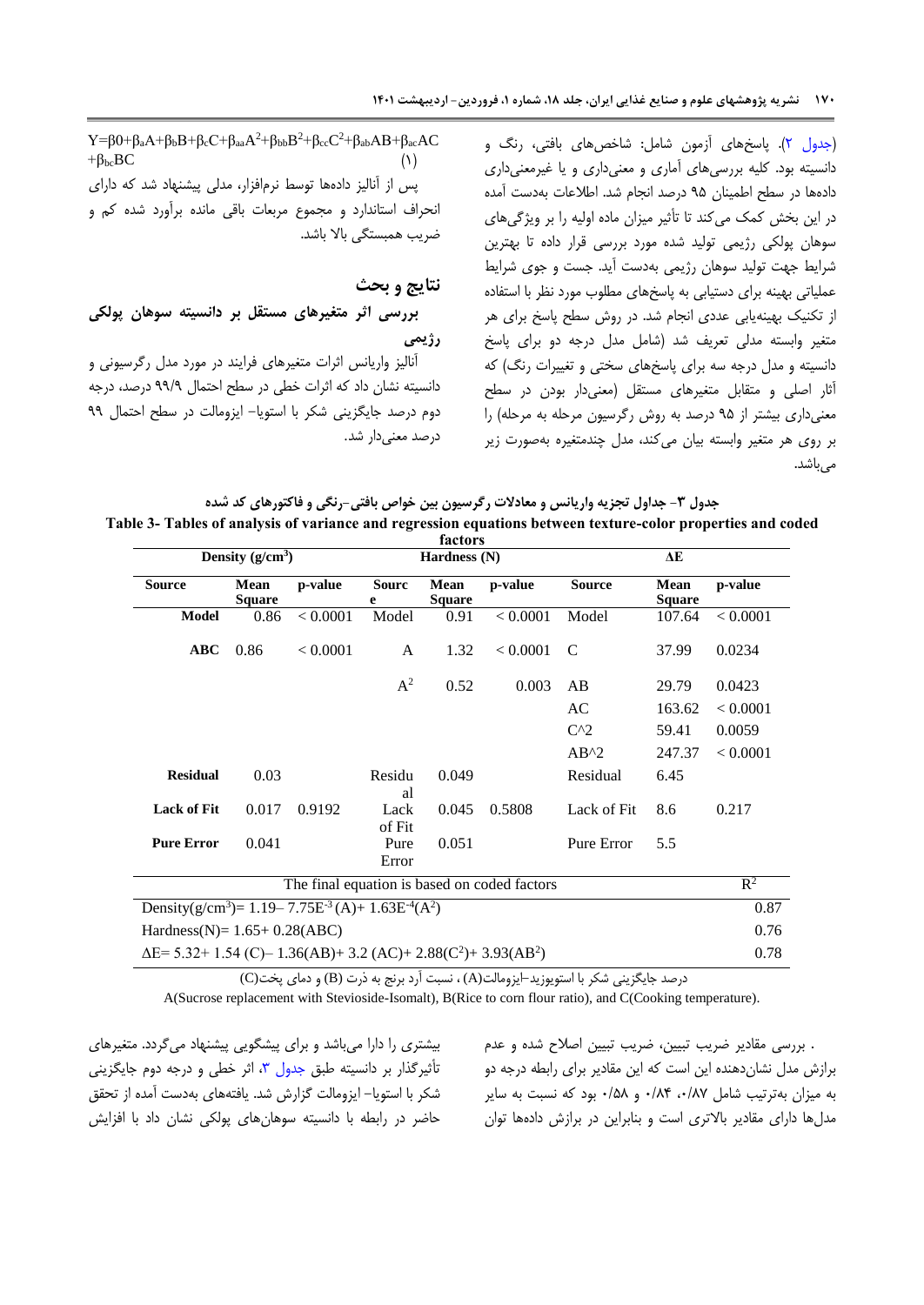جایگزینی شکر با استویا- ایزومالت دانسیته افزایش یافت و دانسیته تحت تاثیر فاکتور نسبت آرد برنج به آرد ذرت و دمای پخت قرار نگرفت. در تحقیقی که بر جایگزینی شیرینکننده مصنوعی با ساکارز در فرموالسیون کیک میوهای صورت گرفت، نتایج مؤید این بود که نمونههایی با افزایش میزان شیرینکننده مصنوعی از کمترین دانسیته برخوردار بود که با نتایج حاصل از تحقیق حاضر مطابقت نداشت، در واقع قند ایزومالت به دلیل افزایش سفتی منجر به کاهش تخلخل و در نهایت افزایش دانسیته گردید ( Bagherpoor and Khosroshahi .([Asl, 2016](#page-11-2)).

# **بررسی اثر متغیرهای مستقل بر سختی بافت سوهان پولکی رژیمی**

آنالیز واریانس اثرات متغیرهای فرایند در مورد مدل رگرسیونی و سختی بافت نشان داد که اثرات متقابل متغیرهای مستقل در سطح احتمال 99/9 درصد معنیدار شدند. بررسی مقادیر ضریب تبیین، ضریب تبیین اصالح شده و عدم برازش مدل نشاندهنده این است که این مقادیر برای رابطه درجه سه به میزان بهترتیب شامل ،5/55 5/52 و 5/95 بود که نسبت به سایر مدلها دارای مقادیر باالتری بود و بنابراین در برازش دادهها توان بیشتری را دارا بود و برای پیشگویی پیشنهاد میگردد. متغیرهای تأثیرگذار بر سختی بافت طبق [جدول ،7](#page-5-0)  اثر متقابل هر سه متغیر مستقل )درصد جایگزینی شکر با استویا-ایزومالت، نسبت آرد برنج به ذرت و دمای پخت( گزارش شد. نتایج [شکل 0](#page-7-0) نشان داد که در دمای 062 درجه سانتیگراد، در سطح 52 درصد جایگزینی شکر با استویا- ایزومالت سختی بافت با افزایش نسبت آرد برنج به ذرت کاهش یافت. در سطح 52 درصد جایگزینی شکر با استویا- ایزومالت افزایش نسبت آرد برنج به ذرت سختی بافت افزایش پیدا کرد. در دمای 052 درجه سانتیگراد، در سطح 52 درصد جایگزینی شکر با استویا- ایزومالت سختی بافت با افزایش نسبت آرد برنج به ذرت روند کاهشی را نشان داد. در سطح 52 درصد جایگزینی شکر با استویا-ایزومالت با افزایش نسبت آرد برنج به ذرت سختی بافت افزایش یافت. مطابق با آنچه در [شکل0](#page-7-0) مشخص است در سطح 5/52 درصد نسبت آرد برنج به ذرت، در سطح 52 درصد جایگزینی شکر با استویا- ایزومالت افزایش سختی بافت با افزایش دمای پخت مشاهده شد. در سطح 52 درصد جایگزینی شکر با استویا- ایزومالت سختی بافت با افزایش دمای پخت کاهش یافت. در سطح 5/52 درصد نسبت آرد برنج به ذرت، در سطح 52 درصد جایگزینی شکر با استویا- ایزومالت سختی بافت با افزایش دمای پخت روند کاهشی داشت. در سطح 52 درصد جایگزینی شکر با استویا- ایزومالت با افزایش دمای پخت سختی بافت افزایش یافت. همانطور که در [شکل 0](#page-7-0) مالحظه میشود در سطح 52 درصد جایگزینی شکر با استویا- ایزومالت، در دمای 062 درجه سانتیگراد افزایش سختی

بافت با افزایش نسبت آرد برنج به ذرت مشهود است. در دمای 052 درجه سانتیگراد با افزایش نسبت آرد برنج به ذرت سختی بافت کاهش یافت. در سطح 52 درصد جایگزینی شکر با استویا-ایزومالت، در دمای 062 درجه سانتیگراد سختی بافت با افزایش نسبت آرد برنج به ذرت کاهش پیدا کرد. در دمای 052 درجه سانتیگراد افزایش سختی بافت با افزایش نسبت آرد برنج به ذرت مشاهده میشود. مطابق با تحقیقات [Cheng](#page-11-3) و Bhat( 5506 )کیفیت خوردن شیرینیها بهطور مستقیم با ویژگیهای بافتی آنها مرتبط میباشد و در میان پارامترهای مختلف بافت، سختی بهعنوان یک ویژگی مهم در نظر گرفته میشود که به حداکثر ارتفاع منحنی نیرو در اولین فشار اتالق میشود و نشاندهنده حداکثر نیروی اعمال شده در طی عمل گاز زدن میباشد. آنها همچنین گزارش کردند که میزان رطوبت، ماده خشک، میزان و نوع پروتئین و چربی شیرینی نیز تا حدودی بر سختی بافت موثر میباشد و سختی بافت تیمارها با افزایش سطوح جایگزینی شکر با استویا- ایزومالت، کاهش یافت و با افزایش سطوح جایگزینی نشاسته ذرت با نشاسته گندم و افزودن اسپیرولینا به فرموالسیون نهایی، سختی بافت نمونه ها افزایش یافت. همچنین در سطوح باالی جایگزینی نشاسته ذرت با نشاسته گندم با افزایش میزان جایگزینی شکر با استویا- ایزومالت، سختی بافت افزایش یافت. افزایش غلظت قند بهدلیل تاثیر بر زنجیرههای نشاسته ذرت منطقه آمورف، سبب گرانوله شدن نشاسته و تثبیت ژل میشود و اینگونه منجر به ایجاد ژل سختتر میگردد )[2014](#page-12-5) *.*,*al et* Sun). نتایج بهدست آمده با ; [Wang](#page-12-13) *et al*., Li *et al*[., 2014](#page-12-12)( دارد مطابقت قبلی محققین نتایج [2015](#page-12-13)(. آنها گزارش کردند که ژلهای حاصل از نشاسته ذرت بهدلیل افزایش قدرت تورم دانههای نشاسته ذرت که سبب تغلیظ محلول آمیلوز در فاز پیوسته ذرت میگردد، دارای سختی باالیی میباشند. عالوه بر این، افزودن آرد برنج و ذرت نیز سبب افزایش سختی گردید که احتماال بهدلیل غلظت باالی پروتئین موجود در ترکیب برنج و ذرت بوده است. پروتئین در هنگام اکستروژن با نشاسته برای جذب آب رقابت میکند، که باعث کاهش ژالتینه شدن و در نتیجه انبساط کمتر و سختی باالتر میشود [\)](#page-12-14) .,*al et* [Sumargo](#page-12-14) [2016](#page-12-14)(. این نتایج همچنین با نتایج بهدست آمده توسط [& Lazou](#page-12-15) [Onwulata et](#page-12-16) و Sumargo [et al., \(2016\)](#page-12-14) ، [Krokida \(2010\)](#page-12-15) [\(2001\).,al](#page-12-16) مطابقت دارد. آنها گزارش کردند که بهدلیل افزایش غلظت پروتئین در فرموالسیون، سختی افزایش مییابد. جایگزینی ایزومالت در فرموالسیون محصوالت به علت افزایش ماده جامد محصول، ایجاد ساختاری فشرده در اثر افزایش ایزومالت و کاهش رطوبت، سبب افزایش سختی میگردد. [Sadafi](#page-12-17) و همکاران )5505( که یافتههای بهدست آمده از تحقیق حاضر مبنی بر افزایش سختی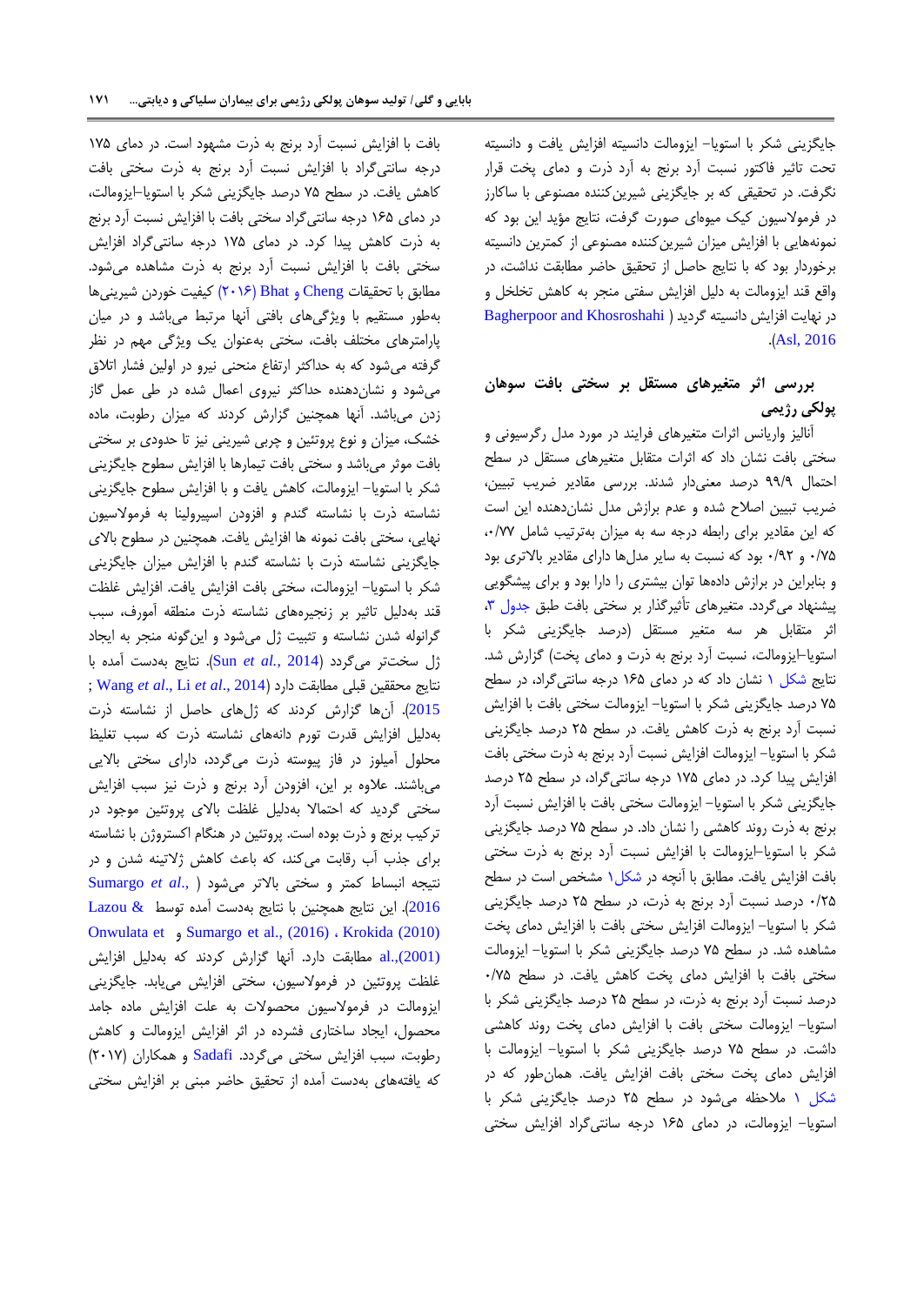

<span id="page-7-0"></span>**شکل -1 اثر متقابل جایگزینی شکر با استویا-ایزومالت، نسبت آرد برنج به ذرت و دمای پخت بر سفتی و سختی سوهان پولکی رژیمی Fig. 1. Interaction of sucrose substitution with Stevioside-Isomalt, rice to corn flour ratio and cooking temperature on the hardness of the dietary Sohan-Polaki**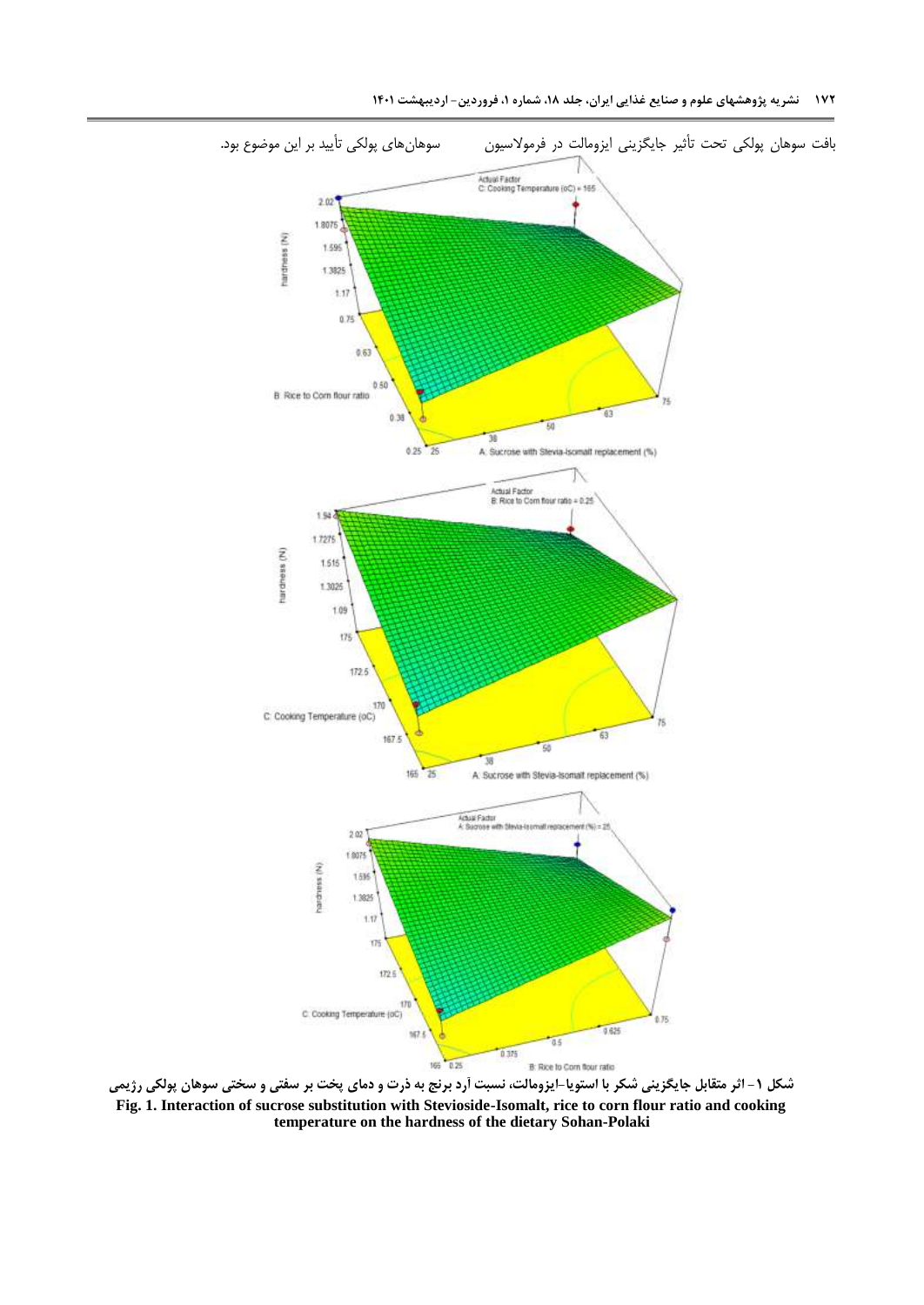شدن بافت فراوردهها میشود.

**پولکی رژیمی**

پیشنهاد مے گردد..

پـروتئینهـای برنج سبب افزایش ویسکوزیته و در نتیجه سفتتر

**بررسی اثر متغیرهای مستقل بر تغییرات رنگ سوهان**

آنالیز واریانس اثرات متغیرهای فرایند در مورد مدل رگرسیونی و دانسیته نشان داد که اثرات خطی دمای پخت، اثر متقابل جایگزینی شکر با استویا-ایزومالت و نسبت آرد برنج به ذرت در سطح احتمال 92 درصد، اثر متقابل جایگزینی شکر با استویا- ایزومالت و دمای پخت در سطح احتمال 99/9 درصد و درجه دوم دمای پخت در سطح احتمال 99 درصد معنیدار شد. بررسی مقادیر ضریب تبیین، ضریب تبیین اصالح شده و عدم برازش مدل نشاندهنده این است که این مقادیر برای رابطه درجه سه به میزان بهترتیب شامل ،5/58 5/52 و 5/55 بود که نسبت به سایر مدلها دارای مقادیر باالتری بود و بنابراین در برازش دادهها توان بیشتری را دارا بود و برای پیشگویی در تحقیقی که [Emamjome](#page-12-18) و همکاران (۲۰۱۰) به بررسی اثر جایگزینی ساکارز و گلوکز با شیرینکننده های سوربیتول و ایزومالت بر خواص فیزیکی گز پرداختند نتایج ارزیابی بافت نشان داد افزایش سطح سوربیتول سبب افزایش نرمی بافت میشود در حالی که افزایش ایزومالت منجر به سفتی بافت محصول گردید. بخشی دیگر از یافتههای حاصل از تحقیق حاضر حاکی از تأثیر مثبت نسبت آرد برنج به آرد ذرت روی افزایش سختی نمونههای مورد مطالعه بود. در همین راستا تحقیقی توسط Anton و [Luciano](#page-11-7)( 5555 )انجام شد، این محققان تأثیر افزایش آرد ذرت بر سختی نمونههای اسنک پرداختند و گزارش کردند آرد ذرت سبب سفت شدن بیشتر بافت و خروج محصول از حالت تردی شد که با نتایج بهدست آمده از تحقیق حاضر مبنی بر افزایش سختی نمونههای سوهان پولکی تحت تأثیر افزایش نسبت آرد ذرت، همسؤ بود. بهطور کلی بـه نظـر مـیرسـد کـه ظرفیــت بــاالی نگهــداری آب و قابلیــت تــشکیل ژل توســط

Actual Factor<br>C: Cooking Temperature (oC) = 175 16.76 JeitaE 10.6  $6.26$ ö 76.0 50.0 B: Rice to corn flour ratio 37.5 A: Sucrose with Stevia-Isomalt replacement(%)  $0.25 - 25.0$ 

**شکل -2 اثر متقابل جایگزینی شکر با استویا- ایزومالت و نسبت آرد برنج به ذرت در دمای پخت 171 درجه سانتیگراد بر تغییرات رنگ )ΔE )سوهان پولکی رژیمی**

#### **Fig. 2. Interaction of sucrose substitution with Stevioside-Isomalt and rice to corn flour ratio at cooking temperature 175 °C on color change (ΔE) of the dietary Sohan-Polaki**

تغییرات رنگ افزایش مییابد. نتایج [شکل 5](#page-8-0) نشان میدهد در دمای 062 درجه سانتیگراد، در سطوح باالتر و پایینتر نسبت آرد برنج به ذرت تغییرات رنگ با افزایش درصد جایگزینی شکر با استویا-ایزومالت بهترتیب، کاهش و افزایش یافت. در سطوح باالتر جایگزینی شکر با استویا-ایزومالت، تغییرات رنگ با افزایش نسبت آرد برنج به ذرت ابتدا کاهش و سپس با شیب مالیمی افزایش یافت.

<span id="page-8-0"></span>متغیرهای تأثیرگذار بر تغییرات رنگ طبق جدول ۳، اثر خطی و درجه دوم دمای پخت، اثر متقابل درصد جایگزینی شکر با استویا-ایزومالت و نسبت آرد برنج به ذرت، اثر متقابل درصد جایگزینی شکر با استویا-ایزومالت و دمای پخت و اثر درصد جایگزینی شکر با استویا-ایزومالت با درجه دوم نسبت آرد برنج به ذرت گزارش شد. با افزایش دمای پخت به ویژه در مقادیر باالتر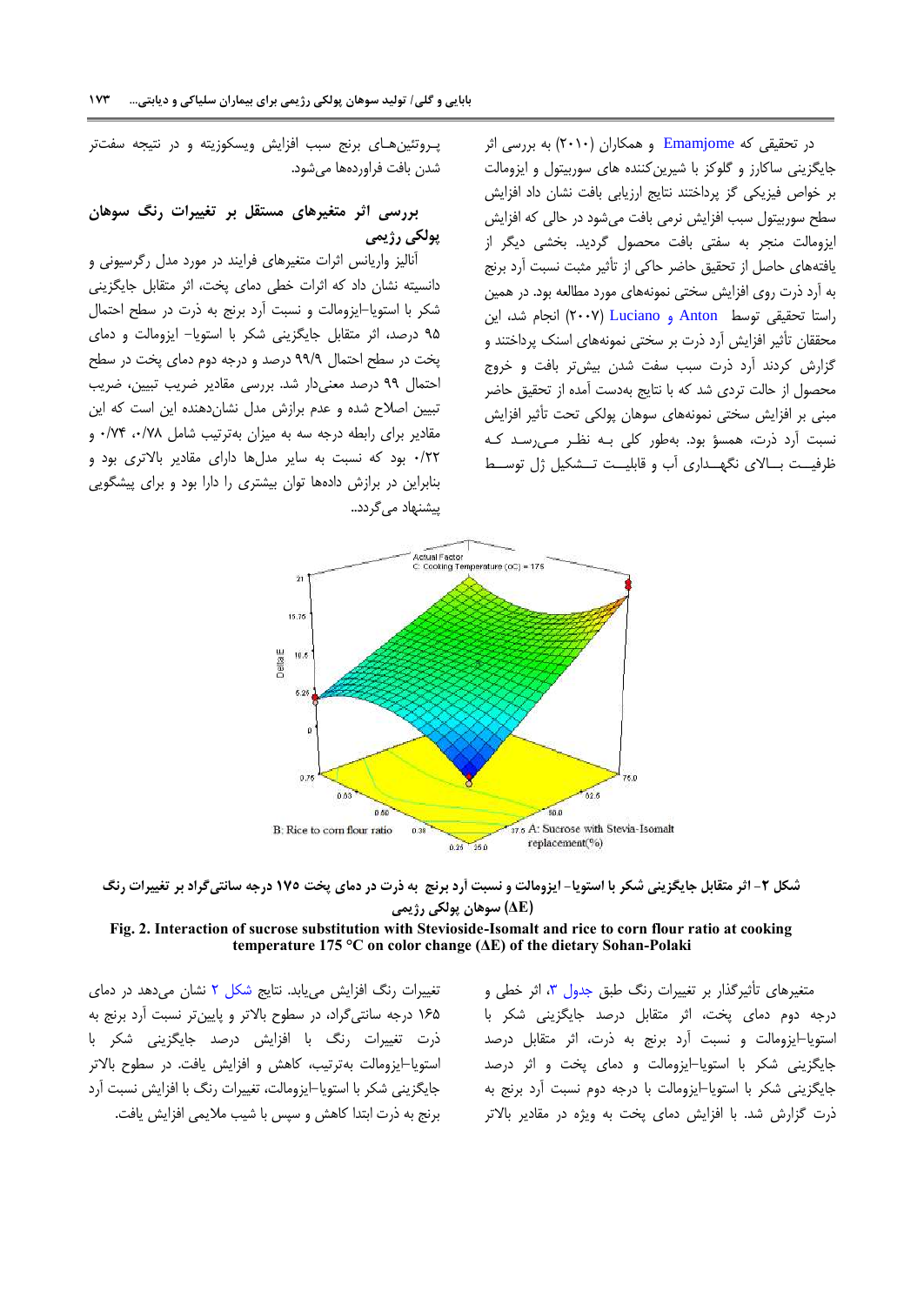

**شکل -3 اثر متقابل جایگزینی شکر با استویا- ایزومالت و دمای پخت در نسبتهای مختلف آرد برنج به ذرت بر تغییرات رنگ )ΔE )سوهان پولکی رژیمی Fig. 3. Interaction of sucrose substitution with Stevioside-Isomalt and cooking temperature at different rice to** 

<span id="page-9-0"></span>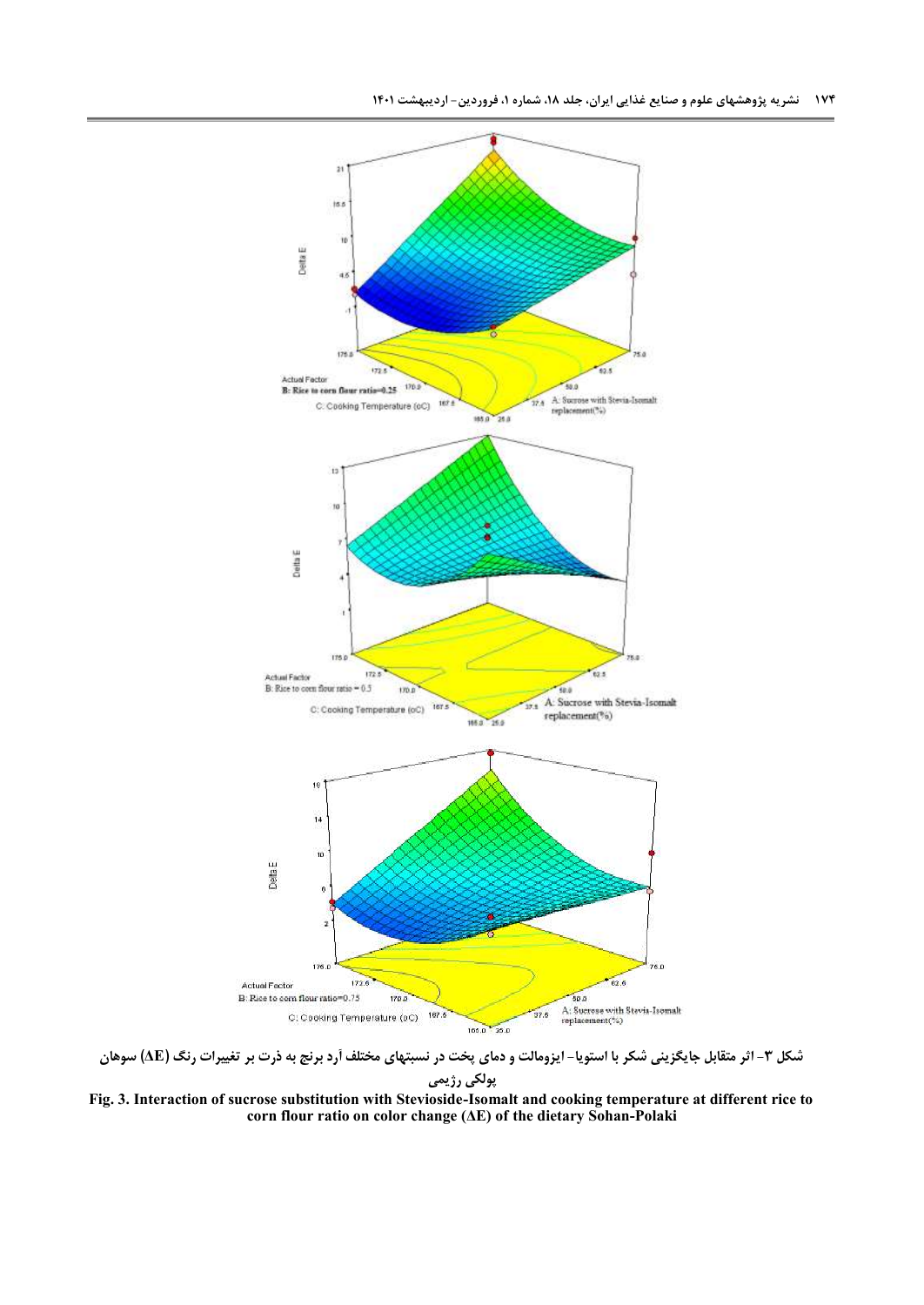رنگ با افزایش دمای پخت ابتدا کاهش و سپس افزایش یافت. نتایج

در سطوح پایینتر جایگزینی شکر با استویا-ایزومالت، تغییرات رنگ با افزایش نسبت آرد برنج به ذرت ابتدا افزایش و سپس کاهش پیدا کرد. در دماهای 055 و 052 درجه سانتیگراد، در هر سطح از نسبت آرد برنج به ذرت تغییرات رنگ با افزایش درصد جایگزینی شکر با استویا-ایزومالت افزایش نشان داد. در سطوح باالتر جایگزینی شکر با استویا-ایزومالت، تغییرات رنگ با افزایش نسبت آرد برنج به ذرت ابتدا کاهش و سپس با شیب نسبتا مالیمی افزایش پیدا کرد. در سطوح پایینتر جایگزینی شکر با استویا-ایزومالت، با افزایش نسبت آرد برنج به ذرت تغییرات رنگ ابتدا افزایش و سپس کاهش یافت

<span id="page-10-0"></span>بر طبق نتایج [شکل](#page-9-0) ،7 در سطوح 5/52 و 5/52 درصد نسبت آرد برنج به ذرت، در هر سطح از دمای پخت با افزایش درصد جایگزینی شکر با استویا- ایزومالت تغییرات رنگ افزایش یافت. در سطوح باالتر نسبت آرد برنج به ذرت تغییرات رنگ با افزایش دمای پخت افزایش یافت. درسطوح پایینتر نسبت آرد برنج به ذرت با افزایش دمای پخت تغییرات رنگ ابتدا کاهش و سپس افزایش پیدا کرد. در سطح 5/2 درصد نسبت آرد برنج به ذرت، در سطوح باالتر و پایینتر دمای پخت با افزایش درصد جایگزینی شکر با استویا- ایزومالت تغییرات رنگ بهترتیب، افزایش و کاهش یافت. در سطوح باالتر جایگزینی شکر با استویا- ایزومالت، تغییرات رنگ با افزایش دمای پخت افزایش نشان داد. در سطوح پایینتر جایگزینی شکر با استویا- ایزومالت، تغییرات

| بهدست آمده از تحقیق حاضر در رابطه با ویژگیهای رنگ                    |
|----------------------------------------------------------------------|
| سوهانهای پولکی بیانگر این بود که با کاهش نسبت آرد برنج به آرد        |
| ذرت و درصد جایگزینی شکر با استویا– ایزومالت در سطوح متفاوت           |
| دمای پخت روندی کاهشی بر پارامتر اختلاف رنگ کلی مشاهده                |
| گردید. با افزایش دمای پخت، جایگزینی شکر با استویا– ایزومالت و        |
| نسبت آرد برنج به آرد ذرت تغییرات کلی رنگ افزایش یافت. تغییر          |
| رنگ میتواند ناشی واکنش های قهوهای شدن از نوع کاراملیزاسیون           |
| و غیرآنزیمی در اثر افزایش دما باشد. با افزایش دما اکسیداسیون         |
| چربیها با شدت بیشتری صورت میگیرد که تأثیر قابل توجهی بر              |
| Ghandehari Yazdi et ) مورد مطالعه دارد                               |
| <i>al.</i> , 2018). از آنجایی که شیرین کنندههای بدون ساکارز نقش مهمی |
| در تغییرات روشنایی دارند، با کاراملیزه شدن و واکنش مایلارد           |
| (قهوهای شدن غیرآنزیمی) بین قندهای احیاءکننده و آمینواسیدها نیز       |
| مرتبط است. ساکارز (قند غیراحیاءکننده) در دماهای بالا به گلوکز و      |
| فروكتوز (قندهاى احياءكننده) تبديل شده است. بنابراين، اگر مقدار       |
| ساكارز كاهش يابد، بهدليل تشكيل كمتر محصولات حاصل از واكنش            |
| González-Mateo et ) ضعیفتر شده است ( González-Mateo et               |
| . (al., 2009)                                                        |

| Table 4- Values used for optimization and its feature or purpose |                |                  |                   |  |  |  |  |  |
|------------------------------------------------------------------|----------------|------------------|-------------------|--|--|--|--|--|
| Independent variables and responses                              | <b>Target</b>  | <b>Low level</b> | <b>High level</b> |  |  |  |  |  |
| متغیر مستقل و پاسخ ها                                            | هدف            | حد پایین         | حد نالا           |  |  |  |  |  |
| $A(\n*)$ : Sucrose replacement with Stevioside-                  | is in range    | $\Omega$         | 100               |  |  |  |  |  |
| Isomalt                                                          |                |                  |                   |  |  |  |  |  |
| جايگزيني استويا- ايزومالت با شكر (٪)                             |                |                  |                   |  |  |  |  |  |
| B: Rice to corn flour ratio                                      | is in range    | 0                | 1                 |  |  |  |  |  |
| نسبت أرد برنج به ذرت                                             |                |                  |                   |  |  |  |  |  |
| <b>C(Degrees Celsius): Cooking temperature</b>                   | is in range    | 160              | 180               |  |  |  |  |  |
| دمای یخت                                                         |                |                  |                   |  |  |  |  |  |
| Density $(g/cm^3)$                                               | minimize       | 0.83             | 2.09              |  |  |  |  |  |
| دانسىتە                                                          |                |                  |                   |  |  |  |  |  |
| Hardness(N)                                                      | is in range of | 1.8              | 2.1               |  |  |  |  |  |
| سختى                                                             | the control    |                  |                   |  |  |  |  |  |
| Color change $(\Delta E)$                                        | minimize       | 0.91             | 20.04             |  |  |  |  |  |
| (AE)تغییرات ,نگ                                                  |                |                  |                   |  |  |  |  |  |

|  | جدول ٤- مقادير مورد استفاده براي بهينهسازي و ويژگي يا هدف آن |  |  |
|--|--------------------------------------------------------------|--|--|
|--|--------------------------------------------------------------|--|--|

پیشنهاد شده توسط نرمافزار مطابق با [جدول 2](#page-11-8) آورده شده است. بهینهیابی فرمول سوهان پولکی رژیمی، با استفاده از بررسی اثر متغیرهای مستقل شامل سطوح جایگزینی شکر با استویا- ایزومالت، نسبت آرد برنج به ذرت و دمای پخت بر برخی از شاخصهای کیفی سوهان پولکی رژیمی، با استفاده از بهینهیابی عددی روش سطح پاسخ انجام پذیرفت. نتایج بهدست آمده نشان داد که روش سطح

#### **بهینهیابی فرموالسیون سوهان پولکی رژیمی**

شرایط بهینه برای تولید سوهان پولکی رژیمی با کمک جایگزینی شکر با استویا- ایزومالت و جایگزینی کامل آرد برنج و ذرت با آرد گندم با استفاده از تکنیک بهینهیابی عددی انجام شد. دامنه مقادیر بهدست آمده برای فرایند بهینهسازی و هدف آن مشخص شده است [\)جدول 2\(](#page-10-0)، و در نهایت نتایج بهدست آمده برای نمونههای بهینه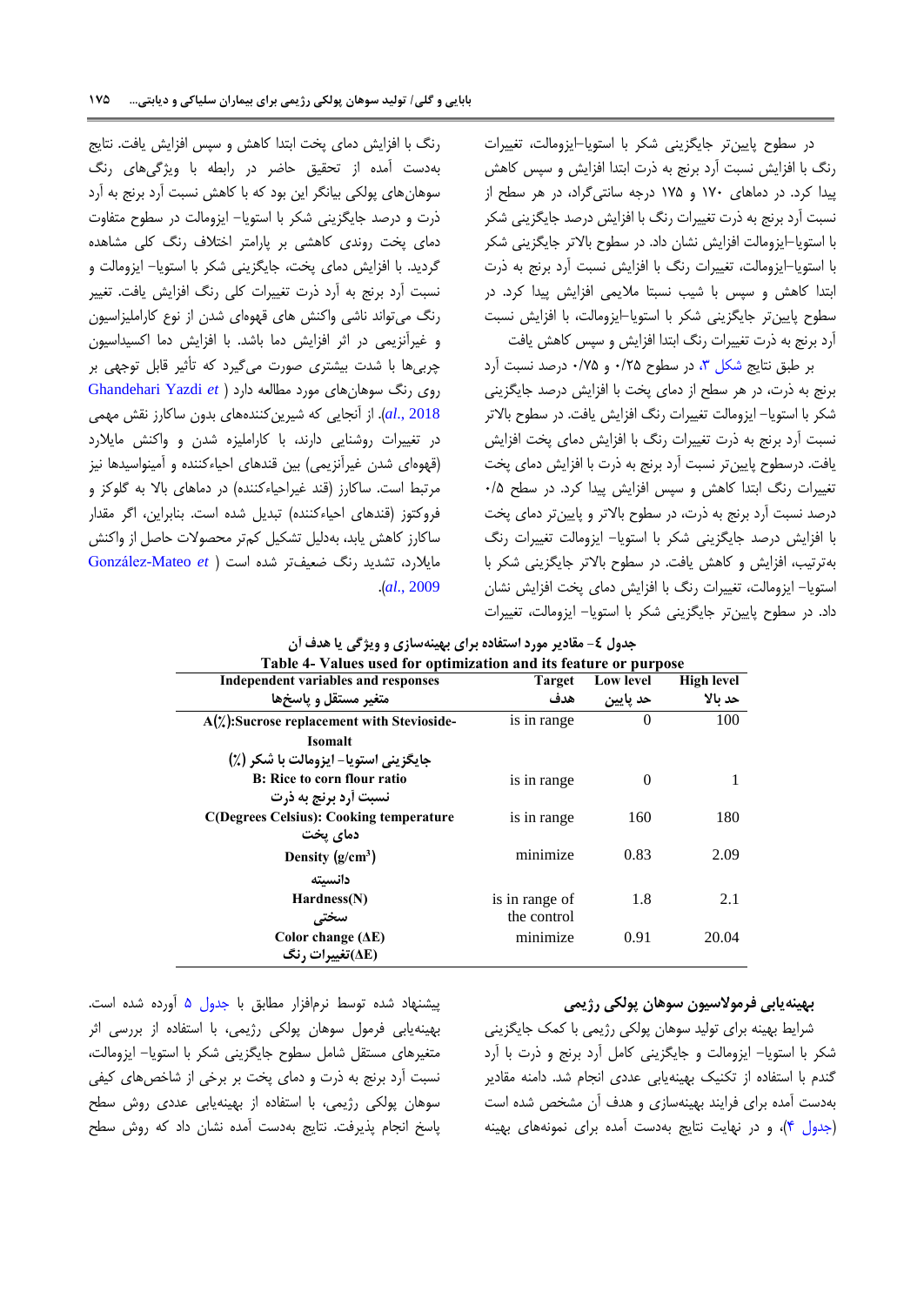پاسخ کارایی خوبی در بهینهیابی ویژگیهای کیفی سوهان پولکی رژیمی داشته باشد. ضریب تبیین برای پارامترهای اندازه گیری شده باالتر از 52 درصد بود و فاکتور عدم برازش نیز برای پارامترها اطالعات بود.

معنیدار نبود. در نتیجه باال بودن ضریب تبیین و معنیدار نبودن عدم برازش برای تمامی پاسخها تاییدکننده صحت مدل برای برازش

| جدول ٥- نتايج بهدست امده از فرايند بهينهيابي و ميزان پاسخهاي نمونههاي بهينه و شاهد در اولين روز توليد            |
|------------------------------------------------------------------------------------------------------------------|
| Table 5- Results obtained from the optimization process and the rate of responses of optimal and control samples |
| an tha Cool Jan af nuaJuation                                                                                    |

| <b>Sample</b><br><b>Optimal formula</b> | Sucrose<br>replacement with<br>Stevioside-Isomalt<br>جايگزيني استويا–<br>ایزومالت با شکر (٪) | Rice to corn<br>flour ratio<br>نسبت أرد برنج<br>به ذرت | Cooking<br>temperature<br>Degrees Celsius)<br>دمای یخت (C°) | <b>Density</b><br>$(g/cm^3)$ | Hardness(N)<br>سختى | Color<br>change $(\Delta E)$<br>تغییرات رنگ |
|-----------------------------------------|----------------------------------------------------------------------------------------------|--------------------------------------------------------|-------------------------------------------------------------|------------------------------|---------------------|---------------------------------------------|
|                                         | 24                                                                                           | 0.99                                                   | 166                                                         | 1.37                         | 1.85                | 3.66                                        |
| 2                                       | 24                                                                                           | 0.02                                                   | 180                                                         | 1.23                         | 2.07                | 10.16                                       |
| Control                                 | 0                                                                                            | Wheat flour<br>$(100\%)$                               | 160                                                         | 1.31                         | 2.08                | 0                                           |

5/55 نیوتن و تغییرات رنگ نسبت به شاهد 05/06( بهعنوان بهترین تیمارها معرفی گردید.

**تشکر و قدردانی** از شرکت دانش بنیان سالمت گستران آرایان به دلیل همکاریهای علمی و پژوهشی در راستای محقق شدن این تحقیق کمال تشکر را دارد.

<span id="page-11-8"></span>**نتیجهگیری**

در مجموع با توجه به نوع آرد مصرفی غالب در فرموالسیون دو فرمول بهینه نهایی شامل سوهان کم کالری با فرمول شماره یک شامل: 52 درصد جایگزینی شکر با استویا- ایزومالت، 5/99 نسبت آرد برنج به ذرت و دمای 066 درجه سانتیگراد )با میزان دانسیته 0/75 گرم بر سانتیمتر مکعب، سختی 0/82 نیوتن و تغییرات رنگ نسبت به شاهد 7/66( و فرمول شماره دو شامل: 52 درصد جایگزینی شکر با استویا-ایزومالت، 5/55 نسبت آرد برنج به ذرت و دمای 085 درجه سانتیگراد )با میزان دانسیته 0/57 گرم بر سانتیمتر مکعب، سختی

#### **منابع**

<span id="page-11-0"></span>1. Agarwal. V, Kochhar. A, Sachdeva. R., (2009). Sensory and nutritional evaluation of sweet cereal products prepared using stevia powder for diabetics. *Studies on Ethno-Medicine*, 3: 8-93. <https://doi.org/10.1080/09735070.2009.11886344>

<span id="page-11-5"></span>2. Akhondi. A., Goli. M., (2020). Study on the effect of replacing Cardamom with Cinnamon and plant butter with animal butter and cooking temperature on physicochemical properties of Sohan-Polaki. *Journal of Food Science and Technology*, 17(102): 127-142. (In Persian)

<span id="page-11-7"></span>3. Anton. A. A, Luciano. F. B., (2007). Instrumental textural evaluation of extruded snack foods: A review. *Ciencia e Tecnologia de Alimentos*, 54: 245-251. <https://doi.org/10.1080/11358120709487697>

<span id="page-11-1"></span>4. Aslanzadeh. M., Mizani. M., Gerami. A., Alimi. M., (2014). Evaluation of dietary fiber performance of wheat bran as a fat substitute in mayonnaise. *Food Technology and Nutrition*, 11(1): 21-31. (In Persian)

<span id="page-11-2"></span>5. Bagherpoor. V., Khosroshahi Asl. A., (2016). Investigation of the possibility of substituting sugar with Stevia in the production of fruite cake containing banana puree and evaluation of sensory and visual properties of the final product. *Second Iranian Scientific Conference on Food Science and Technology*, Tehran. (In Persian)

<span id="page-11-6"></span>6. Bialek. M., Rutkowska. J., Adamska. A., Bajdalow. E., (2015). Partial replacement of wheat flour with pumpkin seed flour in muffins offered to children. *Journal of Food*, 391-398. <https://doi.org/10.1080/19476337.2015.1114529>

<span id="page-11-4"></span>7. Brown. I., (1996). Complex Carbohydrates and Resistant Starch. *Nutrition Reviews*, 54:115-119.

<span id="page-11-3"></span>8. Cheng. YF., Bhat. R., (2016). Functional, physicochemical and sensory properties of novel cookies produced by utilizing underutilized jering (*Pithecellobium jiringa Jack*.) legume flour. *Food Bioscience*, 14: 54-61. <https://doi.org/10.1016/j.fbio.2016.03.002>